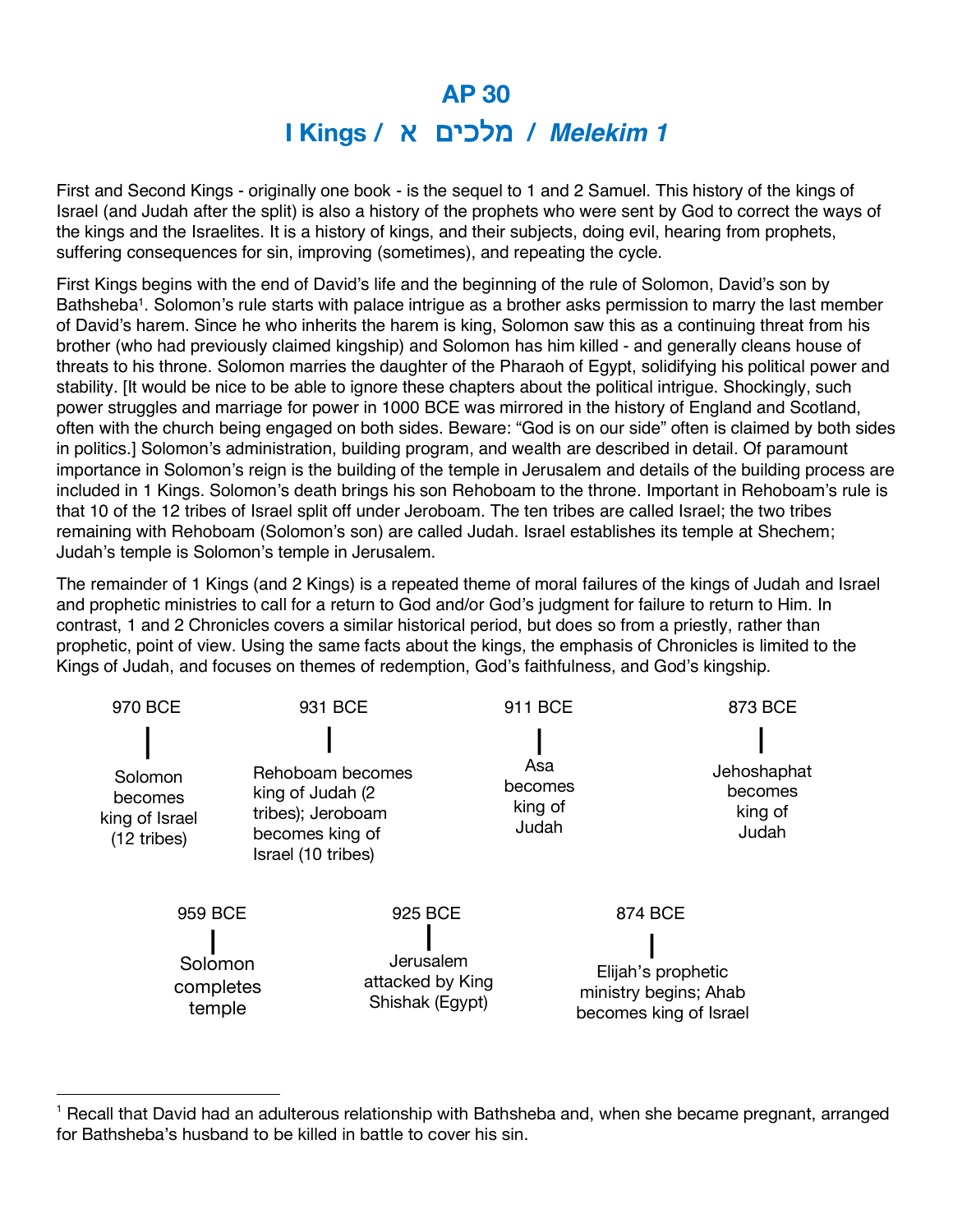Sunday 1 Kings 1:1-30; 2:1-10 (spotlight verse 2:3) For Reflection: David gives Solomon critical insight for receiving God's blessing and prospering. If your time to "sleep with your fathers" was near, what important spiritual guidance would you want to give? To whom would you give this guidance? Since you don't know when your last day will be, when should you share your insight with those you want to hear it? Lagniappe: Luke 16:19-31 Monday 1 Kings 2:13-46 (spotlight verses 2:31-33) For Reflection: The world is messy. There is evil. Wars happen - and we (or our children and grandchildren) are told to kill the enemy. Or we supply arms for others to kill the enemy. How do we make sense of this and find God's will for our decisions - our votes, our protests, our willingness to serve so that there may "be the Lord's peace forever"? Lagniappe: Ephesians 5:15-17; Matthew 7:15-17 Tuesday 1 Kings 3:1-28 (spotlight verses 3:9-13) For Reflection: Following directly with Monday's reflection, Solomon is concerned with correct decisions. Solomon asks for wisdom to discern right from wrong. (This should be on your list for yesterday's reflection.) Jesus said, "I know that whatever You ask of God, God will give You." (John 11:22). What will you ask of God? Do you think your request, like Solomon's, will please God? Lagniappe: Matthew 7:7-8 Wednesday 1 Kings 6:11-14; 8:22-53; 9:1-9 (spotlight verses 9:6-9) For Reflection: In Solomon's prayer of dedication God's presence in the temple can be turned to for many functions - justice, forgiveness, guidance, meeting needs, protection, and healing. God assures His help, but the "temple will become a heap of rubble" if the people sin and turn from God. Jesus is called the temple. And our body is a temple where God dwells. Dedicate yourself as God's temple by modifying Solomon's prayer of dedication to apply to yourself. Listen for God's assurance in response. Lagniappe: John 2:18-22; 1 Corinthians 6:19 Thursday 1 Kings 11:1-13; 12:1-19; 12:22-24 (spotlight verses 12:6-10) For Reflection: Rehoboam, Solomon's son, rejected the advice: !If today you will **be a servant to these people and serve them** and give them a favorable answer, they will always be your servants." Compare this to Jesus instruction in the Lagniappe. There were consequences for Rehoboam's failure to follow this advice. Consider your own life and the world around you. Where do you see servant leadership? Where do you see arrogant self-service? In which direction are you shifting the balance? How can you move the needle more toward servant leadership? Lagniappe: Mark 10:42-45 Friday 1 Kings 17:1; 18:1-45 (spotlight verses 18:18-21) For Reflection: Elijah challenges the belief system  $-$  worship of Baal<sup>2</sup>  $-$  of his time. He calls on the people to repent and follow the true God. In our time there are many examples of Christians calling for obedience to the one true God, rather than the

<sup>&</sup>lt;sup>2</sup> Baal was the Canaanite-Phoenician god of fertility and rainstorms; also used generically means "Lord" and can refer to a number deities of the ancient Near East.